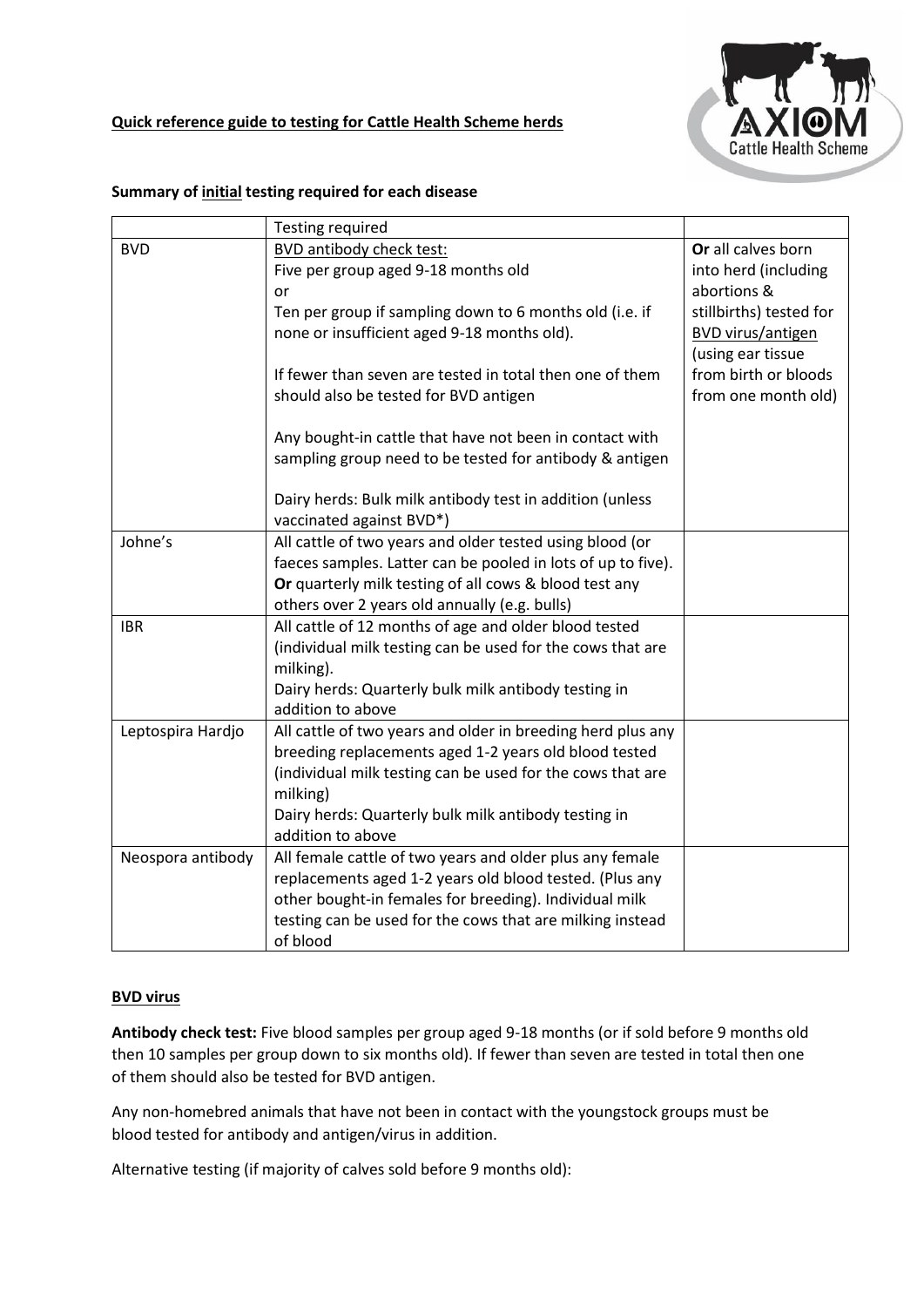**Virus/antigen test on all calves born** into herd (includes abortions/stillbirths) – blood or ear tissue or testing of abortion material (foetal fluid for antigen or spleen for PCR).

#### Dairy herds

Bulk milk BVD antibody test (unvaccinated herds). If negative – repeat quarterly bulk milks. If antibody positive test pooled milk from first lactation heifers.

\*Bulk milk can be tested for virus to ensure there are no PI animals contributing to the bulk tank

In addition, antibody check test (as per above) to be done on successive groups of calves over a 12 month period (or test all calves born into herd (including aborted and stillborn) for antigen/virus in two successive years).

### **Annual testing in BVD accredited/vaccinated monitored free herds:**

Beef herd: repeat antibody check test on youngstock annually (see above table) or continue virus/antigen testing on all calves born (or can switch to the antibody check tests).

Dairy herd:

- Continue testing bulk milk or pooled milk from first lactation heifers on quarterly basis (unless vaccinated against BVD in which case just do antibody check test on youngstock prevaccination or virus screen all calves born).
- Plus antibody check tests on successive calf crops (9-18 months old) or virus test all calves born.

### Added animal testing:

Unless bought-in animals are being added direct from a BVD accredited herd (in which case testing is optional) then:

Test for BVD antibody and antigen/virus at least 28 days after entry to quarantine (an earlier additional test can be carried out if desired but must be repeated at this stage).

#### Animals with signs suspicious of BVD virus:

Blood test for antibody and virus/antigen and repeat these tests after 21 days, whilst in isolation.

Cows/heifers that abort, have stillborn calves or have evidence of resorption must be blood tested for BVD antibody. Virus/antigen testing is optional.

Milk monitoring programme:

Quarterly bulk milk sample

#### **Johne's disease programme**

Annual herd blood test of all cattle two years of age and older & evidence of Johne's health plan required

Alternative testing: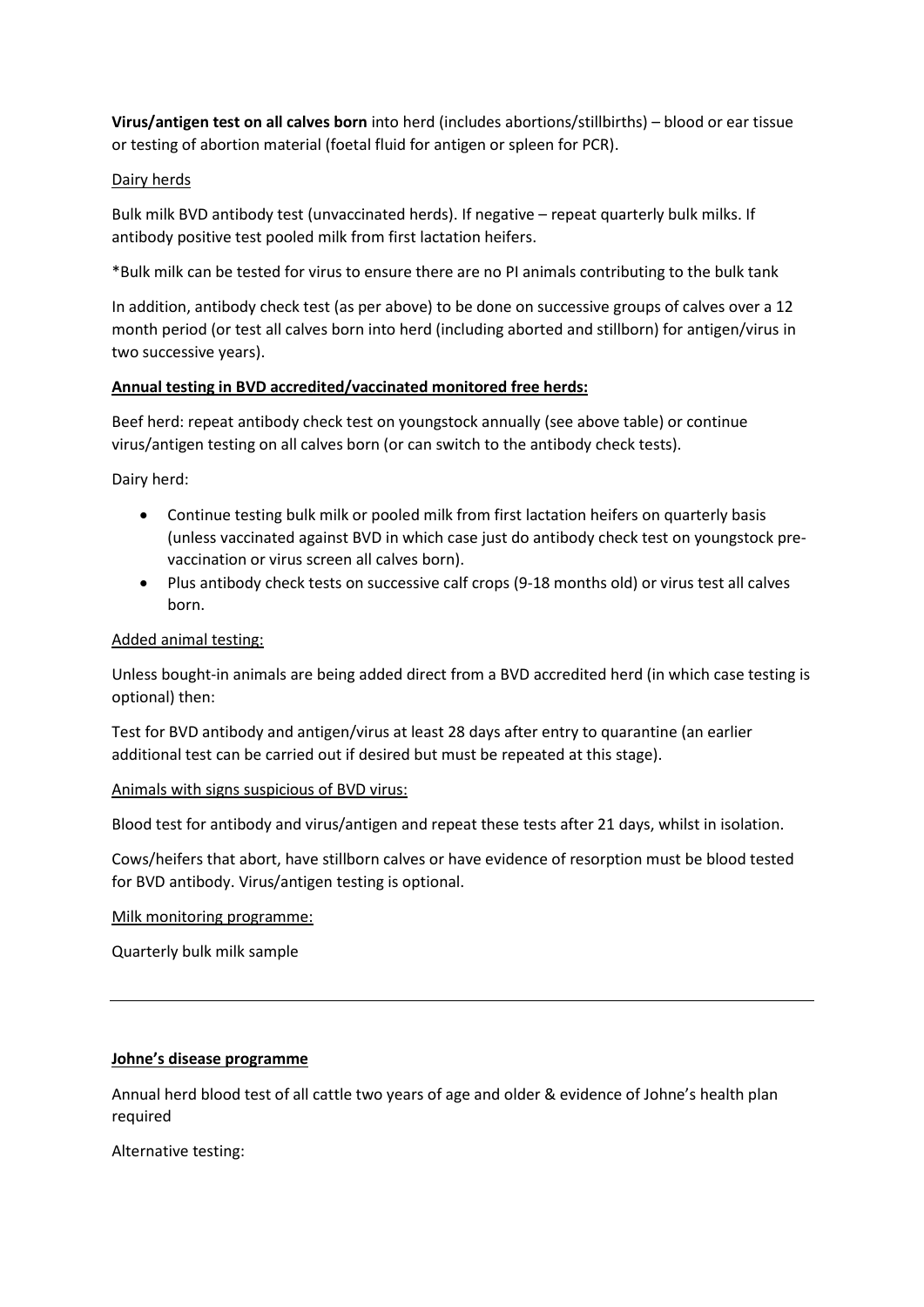Faeces testing annually (tested by culture or PCR. Can be pooled in lots of up to five). OR

Individual milk samples on quarterly basis (any cows not being milked and bulls need to be blood sampled in addition)

# **Annual testing for Johne's programme:**

To progress/maintain status annual herd tests of all cattle of two years old and older are required at 12 month intervals (using blood or faeces) or quarterly individual milk tests over a 12 month period.

Once a herd has gained RL1 status and has had two subsequent consecutive clear annual herd tests there is the option to move to biennial testing (providing there are more than 20 homebred breeding cattle of two years or older in the herd). This involves testing homebred animals two years old and older every two years. In the intervening year a non-homebred screen must be done, 12 months from the previous test, and any cattle (two years old and older, not including finishers) that are scheduled to be culled must also be tested. If further animals are to be culled before the next herd test is due they must also be tested. Blood and faecal samples should be collected. The bloods would be tested initially and the faecal samples would be stored in case any confirmatory testing is required.

Added animal testing (mandatory for herds in RL1-4 and advised for RL5 herds)

Unless they are animals that have been born and have resided in a RL1 herd since birth (in which case testing is optional) then:

All cattle must be tested using blood for antibody and faeces for PCR or culture (irrespective of their age)

# Animals with signs suspicious of Johne's disease:

Blood and faeces samples to be tested from cattle six months of age and older with weight loss and/or diarrhoea if Johne's disease cannot be ruled out by vet. Blood – antibody ELISA test. Faeces – MAP PCR test.

# **IBR programmes** (there are two IBR programmes available)

1. IBR accreditation programme:

# Initial herd test requirements:

All cattle of 12 months old and older plus any bought-in cattle under 12 months old need blood testing (or individual milk samples can be used as an alternative for the cows that are milking)

If clear carry out second qualifying test 4 weeks to 12 months later (same testing as above)

# **Annual test after gaining IBR accredited status:**

Beef herds: blood test every 12 months a statistical proportion of each separate group of cattle aged 12 months old and older (figures from table below). This would usually mean a sample from the cow herd and a sample from the followers. All bulls, any non-homebred cattle that have originated from a non-accredited herd plus all IBR marker vaccinated must be tested annually in addition

Dairy herds: quarterly bulk milk testing is required. In addition, every 12 months a statistical proportion of youngstock from each group aged 12 months and older must be blood sampled. All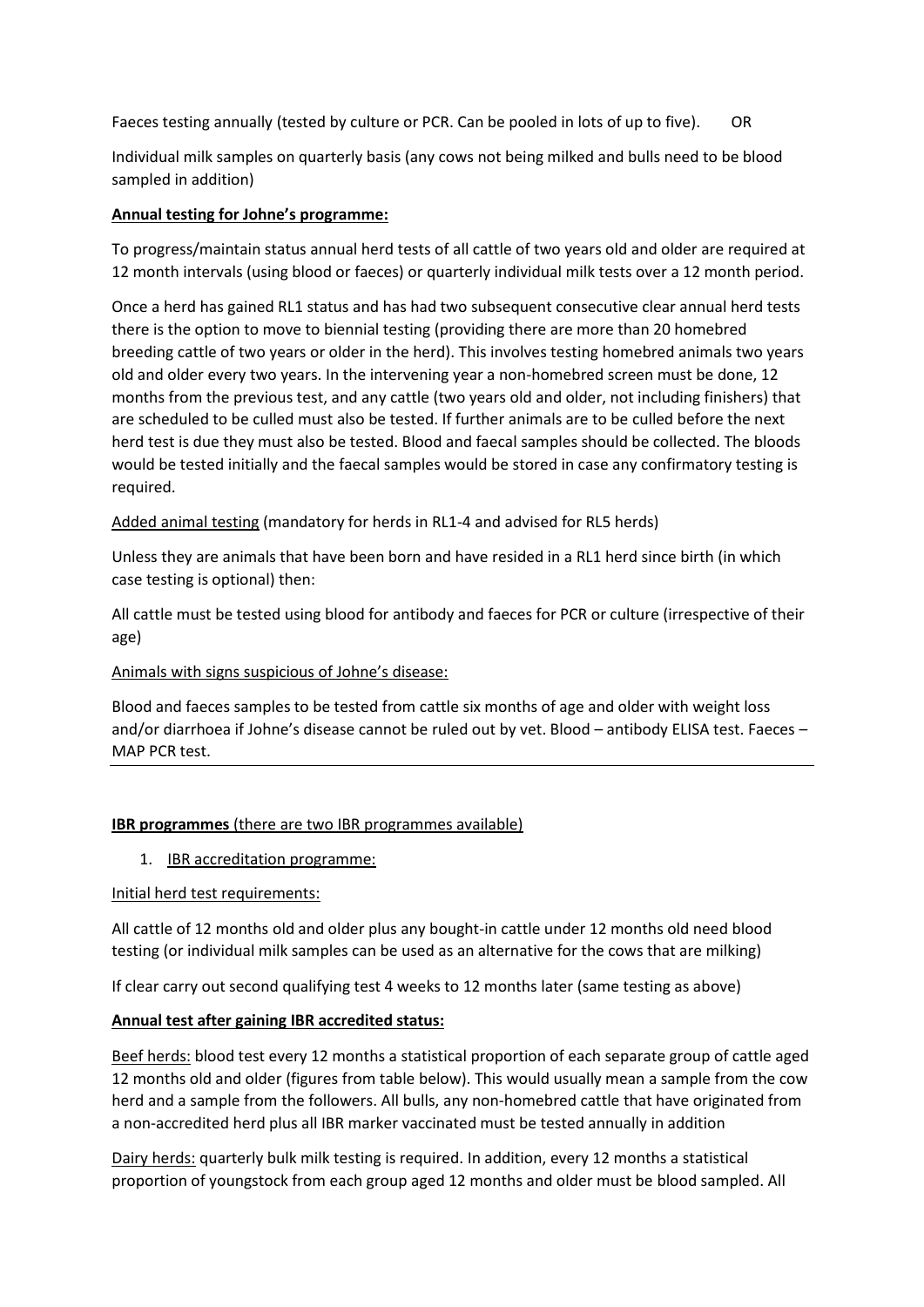bulls, any non-homebred cattle that have originated from non-accredited herds plus all IBR marker vaccinated must be tested annually in addition.

# 2. IBR Vaccinated Monitored Free programme:

### Initial herd testing requirement:

Test all cattle of 12 months old and older plus any bought-in cattle under 12 months old (blood samples or individual milk samples can be used)

If herd test clear carry out second qualifying test 4 weeks to 12 months later (same testing as above)

# **To maintain IBR Vaccinated Monitored Free status:**

Beef herds: all breeding stock plus any animals that are non-homebred and originated from a herd that was not IBR accredited must be blood tested annually.

Dairy herds: quarterly bulk milk testing is required. All breeding stock plus any animals that are nonhomebred and originated from a herd that was not IBR accredited must be tested annually (bloods or individual milk samples can be used).

### IBR milk monitoring programme

Quarterly bulk milk testing for IBR virus

# Added animal testing

Quarantine testing is optional for animals sourced direct from IBR accredited herds. If cattle are from a non-IBR accredited herd (or from an accredited herd but purchased through a market) they must be placed in quarantine and tested after a minimum of 28 days (an earlier additional test is advisable either before purchase or early in quarantine period).

# Animals with signs suspicious of IBR virus:

Blood sample at time of clinical signs and again after 14-21 days to check for seroconversion to IBR using IBR antibody ELISA (IBR indirect or IBRgE ELISA as appropriate). Optional nasal/ocular swabs/BAL at time of clinical signs for IBR PCR.

Any cow/heifer that aborts, has a stillborn calf or has evidence of resorption must be blood tested for antibodies to IBR virus (IBR indirect or IBRgE ELISA, as appropriate). Advisable to submit abortion material for testing.

# **Leptospirosis programmes** (there are two Lepto programmes available)

# **1. Initial Lepto accreditation programme testing requirements:**

Herd test of all cattle of two years old and older plus any breeding replacements aged 1-2 years old plus any non-homebred animals. Bloods or individual milk samples can be used.

If clear then repeat herd test, as above, six to 12 months later.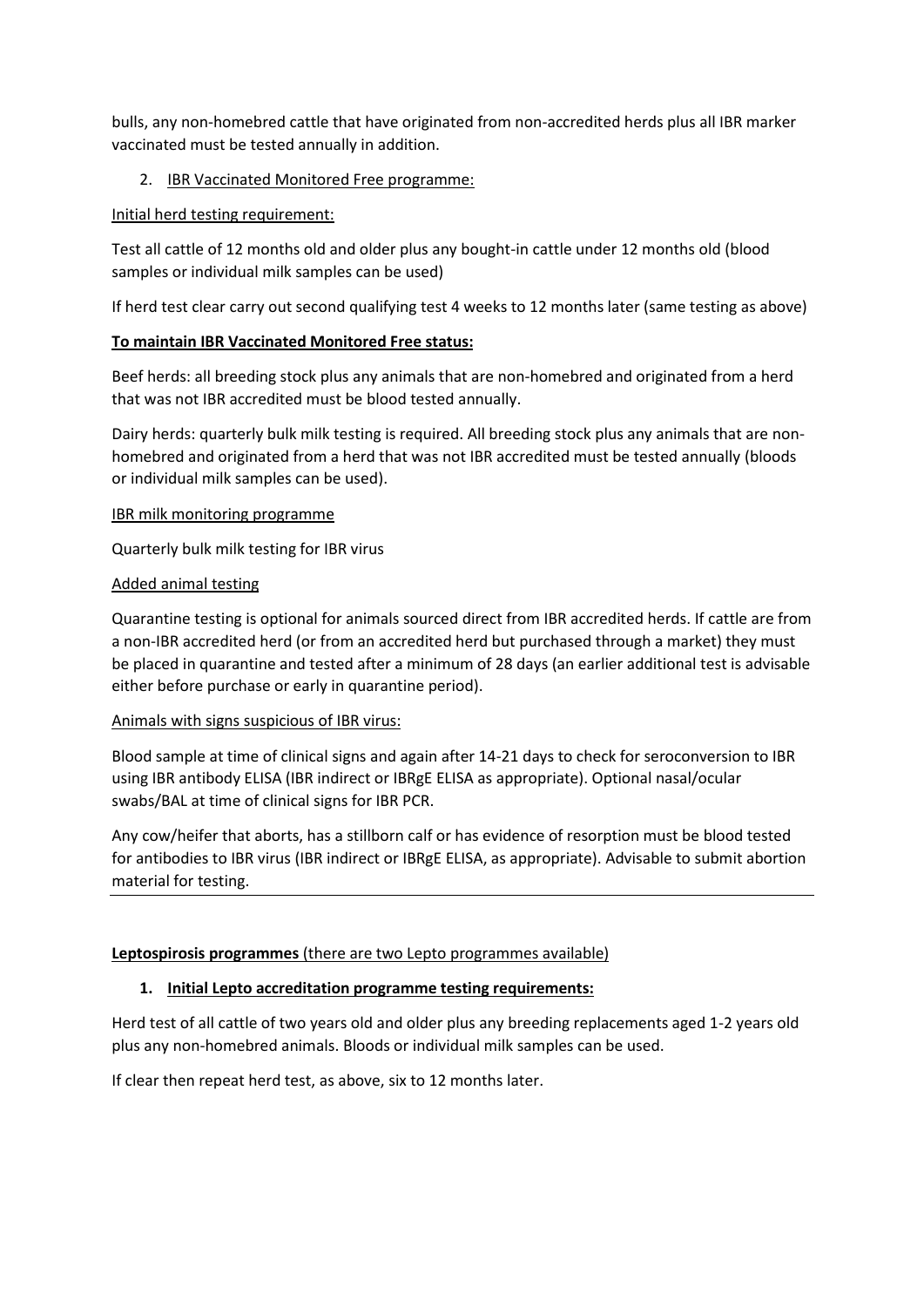### **Annual testing to maintain Lepto accredited status:**

Beef herds: a statistical proportion of the breeding herd, of one year old and older, from each separately managed group (e.g. cow herd and followers) must be blood tested according to the figures in the table below. Breeding bulls must be tested.

Dairy herds: quarterly bulk milk testing is required. In addition, a statistical proportion of the breeding herd, of one year old and older, from each separately managed group (e.g. cow herd and followers) must be tested according to the figures in the table below. Bloods or individual milk samples can be used. Breeding bulls must be tested.

# **2. Initial Lepto Monitored Free programme testing requirements (same testing as the accreditation programme for first test):**

Herd test of all cattle of two years old and older plus any breeding replacements aged 1-2 years old plus any non-homebred animals. Bloods or individual milk samples can be used.

After 6-12 months repeat the herd test of all cattle of two years old and older plus any breeding replacements aged 1-2 years old plus any non-homebred animals. Any animals previously identified as antibody positive can be excluded.

### **Annual testing to maintain Lepto Monitored Free status:**

Every 12 months repeat the herd test of all cattle of two years old and older plus any breeding replacements aged 1-2 years old. Any animals previously identified as antibody positive can be excluded. Bloods or individual milk samples can be used.

#### Added animal testing:

Quarantine testing is optional for animals sourced direct from Leptospirosis accredited herds. If cattle are from a non-Leptospirosis accredited herd (or from an accredited herd but purchased through a market) they must be placed in quarantine and tested after a minimum of 28 days (an earlier additional test is advisable either before purchase or early in quarantine period).

#### Animals with signs suspicious of Lepto:

Blood test at time of clinical signs and repeat 28 days later, whilst in isolation. Test using L.Hardjo ELISA or MAT.

Any cow/heifer that aborts, has a stillborn calf or has evidence of resorption must be blood tested for antibodies to L.Hardjo. Advisable to submit abortion material for testing

#### **Neospora programme**

#### Initial Neospora programme testing requirement:

Test all female cattle two years and older plus any breeding females between 1 and 2 years old plus any bought-in female cattle.

Annual testing for Neospora programme:

Repeat herd test, as above, annually